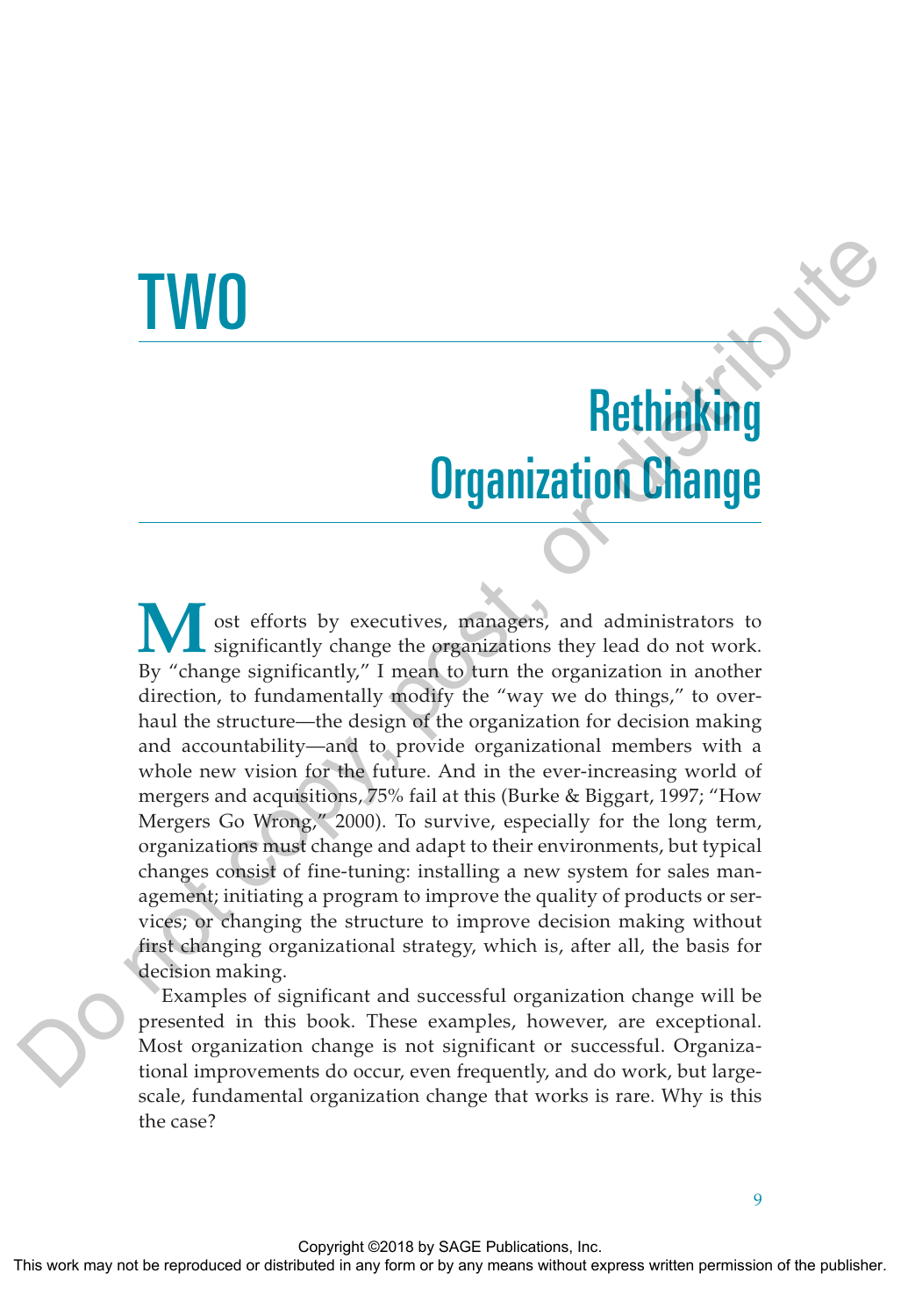There are many reasons. First and foremost, deep organization change, especially attempting to change the culture of an organization, is very difficult. Second, it is often hard to make a case for change, particularly when the organization appears to be doing well. Nothing is broken, so what's to fix? A paradox of organization change is that the peak of success is the time to worry and to plan for and bring about significant change.

Third, our knowledge for how to plan and implement organization change is limited. The primary purpose of this book is an attempt to rectify this limitation, at least to some extent. Let's begin with a fundamental issue.

Accepted knowledge of organization change is that we plan the change according to steps or phases. Step 1 is, perhaps, to inform organizational members about the need for change. Step 2 might be to implement an initial project that gradually expands to a larger program of change, and so on. But the actual change itself does not occur according to steps. It's another paradox.

## The Paradox of Planned Organization Change

In an Associated Press release on June 1, 2001, the Federal Communications Commission head at the time, Michael Powell, referring to the shift to digital technology, was quoted as saying that "it will be messy and it will be confusing, and we will get a lot of it wrong and we'll have to start over. But that's the creative process, that's the evolutionary process" (Srinivasan, 2001, p. 6A). *Revolutionary* process might have been more accurate; in any case, Mr. Powell described the change process very realistically. I thought at the time, *This man knows what he is talking about*.

As stated previously, when planning organization change, the process is usually linear—that is, Step 1 or Phase 1, then Step 2, 3, and so on. And although an attempt is made in the implementation of change to follow these steps or phases, what actually occurs is anything but linear. The implementation process is messy: Things don't proceed exactly as planned; people do things their own way, not always according to the plan; some people resist or even sabotage the process; and some people who would be predicted to support or resist the plan actually behave in just the opposite way. In short, unanticipated consequences occur. Leaders of change often say something like, "For every step forward we The means with the two states of the contour or the color or the color of the reproduced or the reproduced or the reproduced or the publisher. So what is a first denote of this book is an antempt is the reproduced in the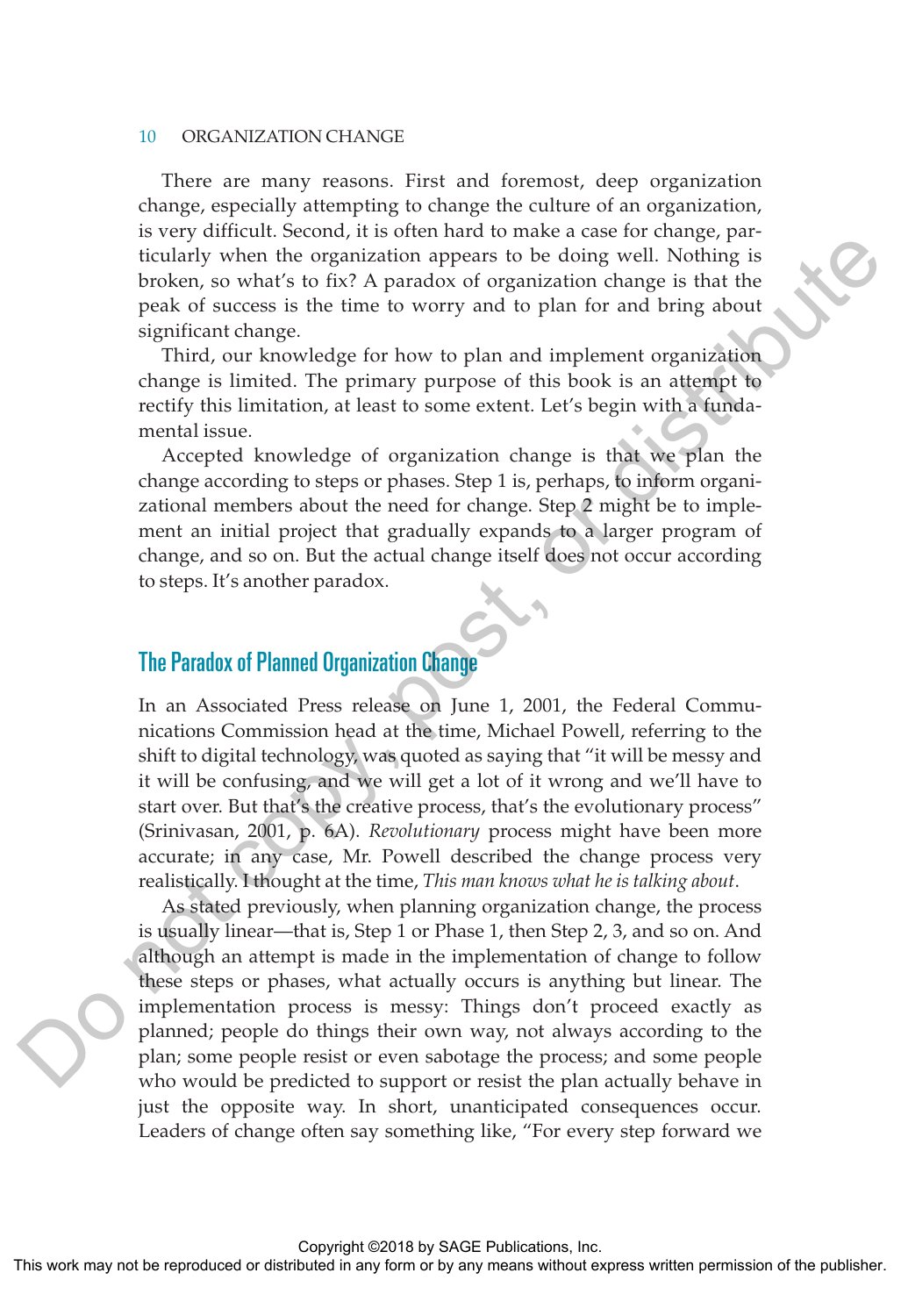take, we seem to fall back two steps; something always needs fixing to get us back on track."

Provided the change goals are clear and change leaders are willing to stay the course, over time, the process may end up being somewhat linear, or at least a pattern may emerge. But linearity is not what anyone experiences during the implementation process itself, in the thick of things, which may feel chaotic, with people in the organization constantly asking the question, "Who's in charge here?" Figure 2.1 is a simple way of trying to depict this nonlinear process yet show at the same time the possibility of an emergent pattern. But no pattern will emerge unless there is a clear change goal or goals. The end in mind (although in organization change there are milestones that are reached but probably no *end* state) is what "pulls" or establishes a pattern.

Consider the figure further: We launched the change effort with some new initiative, for example, a different way of evaluating and rewarding performance from, say, results only as the index of performance to a "balanced scorecard" (Kaplan & Norton, 1996). In planning for the change, we were counting on a number of key executives to support it, and we assumed that certain others would be resistant. Once the initiative was launched, to our surprise, we found that some of the executives whom we were counting on for support actually resisted the change and some who we believed would be resistant turned out to be advocates. Thus, we faced a need to regroup, in a sense, and work hard on those now resisting who we had assumed would be supportive and at the same time rally around those now advocating the change who we thought were going to resist. In other words, we needed to "loop back." This occurrence, while unanticipated, did not necessarily represent a huge block or barrier to the change effort overall, and therefore the loop is not very large, but nevertheless, a loop back was required to fix the problem. sty the consume over through consume and up being some as a smooth different or distributed in any form or distributed in any means which the publisher or the state of the publisher. This can be represented in a smooth co

Note that the second loop is larger. It may have been necessary to install a new computer software program to facilitate the change to a different way of tracking and recording performance at the individual, work unit, business unit, and overall organizational levels. But what we found, let's say, was that the software package did not work satisfactorily. So we had to loop back and fix the software problem. It was a significant problem to fix, and therefore the loop is larger. And so it goes. The managing change process as depicted in the figure is one of dealing with unanticipated consequences that occur when we intervene in the

Copyright ©2018 by SAGE Publications, Inc.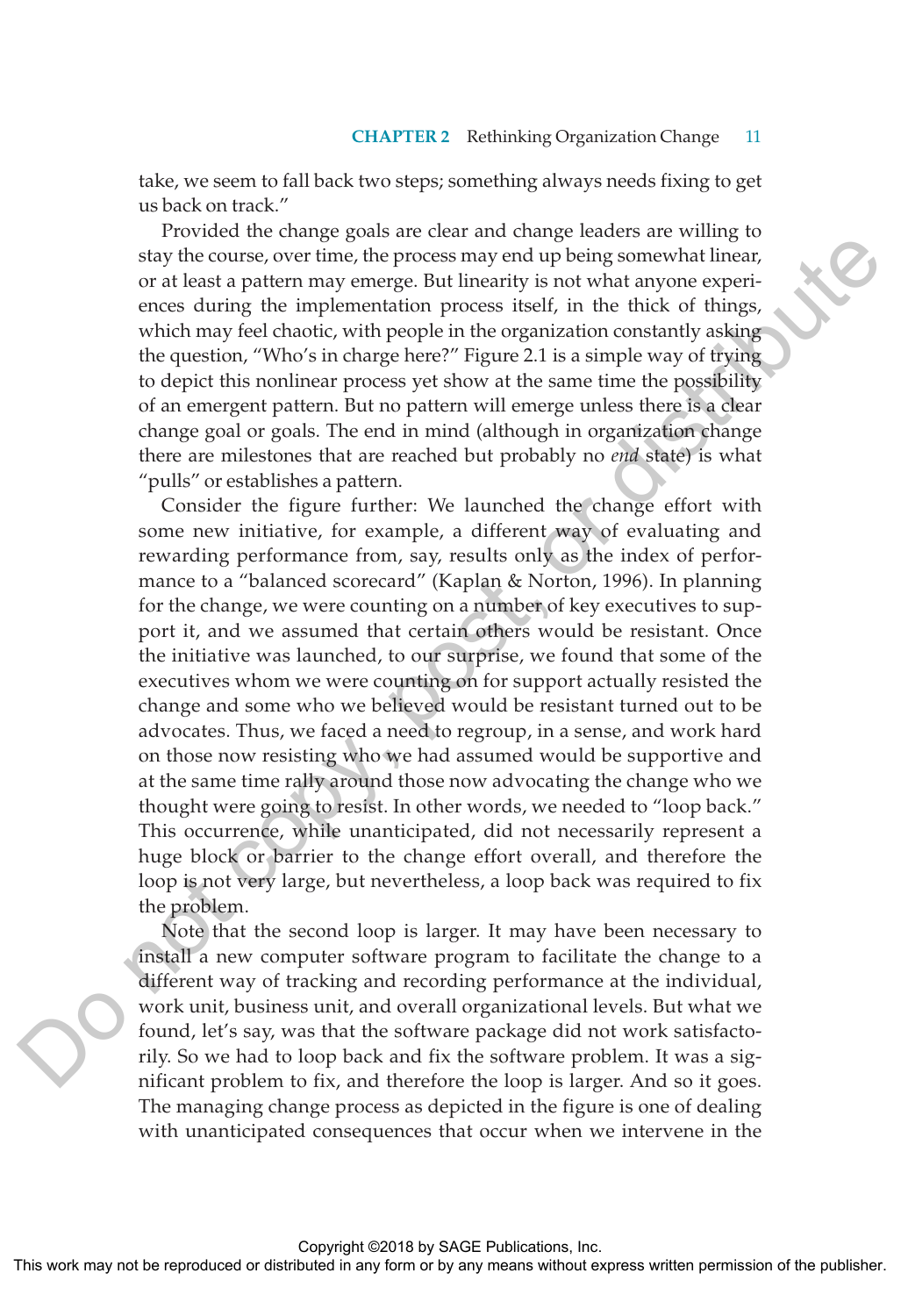organization's normal way of doing things with a new way. Let us be clear: We must plan change yet understand that things never turn out quite as we planned. It's a paradox.

How organization change occurs, with particular emphasis on *planned*  organization change, is the primary theme of this book. The assumption that organizations need to change is embedded in what has been stated so far. I will now expound on this assumption by making the case for organization change. Then I will declare myself by explaining my points of view about organization change. These points of view provide an overview of the book, or "coming attractions." More than what is to come, these points of view also reveal my biases about what is important, if not critical, in organization change. So here at the outset of our journey, I am declaring myself. Even with these biases on display, I hope you will continue the journey with me.



**Figure 2.1** Depiction of the Nonlinear Nature of Organization Change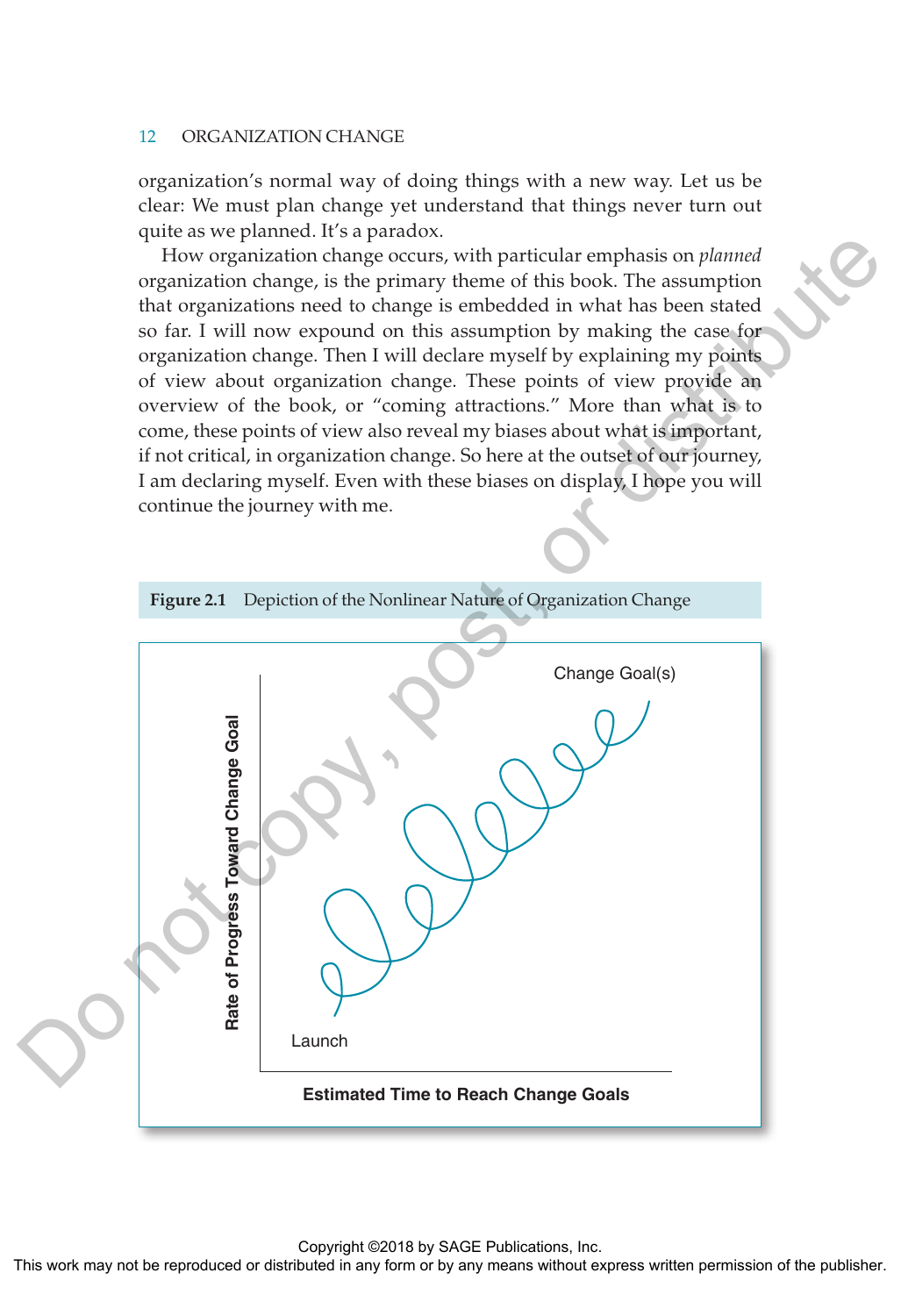#### Making the Case for Organization Change

#### Changing Corporations

My primary source for this section is the volume by two McKinsey consultants, Foster and Kaplan (2001), *Creative Destruction*, referred to in Chapter 1. In contrast to popular business books such as *In Search of Excellence* (Peters & Waterman, 1982) and *Built to Last* (Collins & Porras, 1994), Foster and Kaplan, with their data from more than 1,000 corporations in 15 industries over a 36-year period, argue that we now are clearly in the "age of discontinuity," as Drucker (1969) earlier predicted.

Consider the following points made by Foster and Kaplan (2001). The first *Forbes* top 100 companies list was formed in 1917. *Forbes* published its original list again in 1987. In 1987, 61 of the original 100 no longer existed. And of the remaining 39 companies, only 18 remained in the top 100: companies such as DuPont, General Electric (GE), Kodak, General Motors, Ford, and Procter & Gamble. These 18 companies survived but, according to Foster and Kaplan, did not perform. Long-term earnings returns by these companies for their investors from 1917 to 1987 were not exactly outstanding: 20% less than for the overall market. Today, only GE performs above the average. May reproduced or distributed or distributed or distributed or distributed in any form or distributed or distributed in any form or distributed in any form or distributed in any form of Excellence (Peters & Westerman, 199

Next, Foster and Kaplan (2001) refer to the Standard & Poor's (S&P) 500. Comparing the 500 in 1957 with those in 1998, only 74 remained on the list, with a mere 12 of those 74 outperforming the S&P index itself. Moreover, "if today's S&P 500 were made up of only those companies that were on the list when it was formed in 1957, the overall performance of the S&P 500 would have been about 20% less *per year* than it actually has been" (p. 8). As the authors then ask, how can it be that so many companies do not survive and those that do survive, with few exceptions, perform below average?

Part of the answer rests with the pace-of-change phenomenon that Foster and Kaplan (2001) address in their opening lines. In 1917, the pace of change was indeed much slower than it is today. During that time and continuing on into the 1920s and 1930s, even with the climatic changes of the Great Depression, the turnover rate of companies in the S&P rankings averaged 1.5% a year. A new company making the list then could expect to remain for about 65 years. As Drucker (1969) pointed out, in those days change was not a major concern. Continuity was the goal and the way of operating. Vertical integration was the name of the game—that is, owning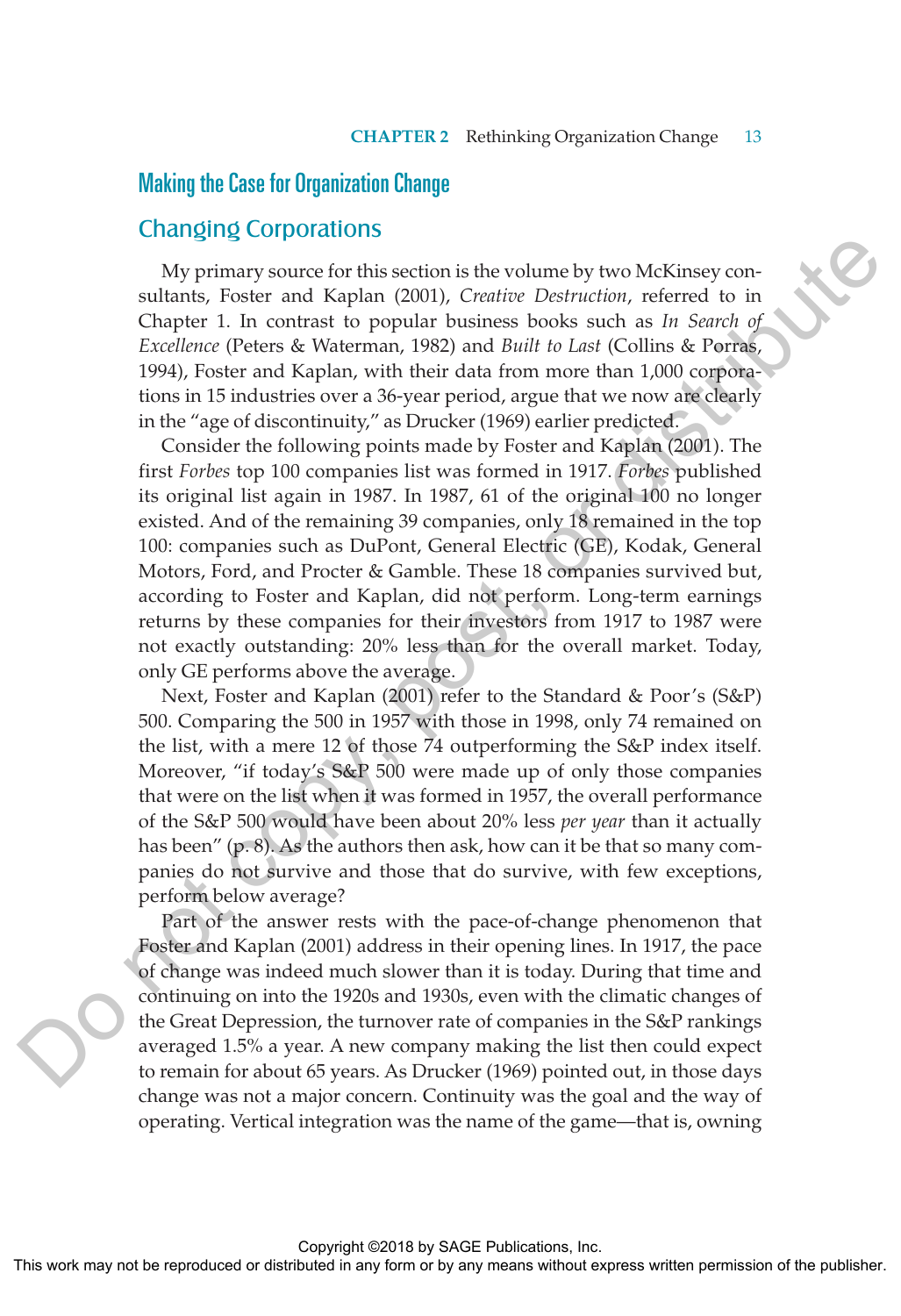as much of the production chain as possible, from raw materials to distribution to the customer. But in 1998, "the turnover rate in the S&P 500 was close to 10%, implying an average lifetime on the list of ten years, not sixty-five!" (Foster & Kaplan, 2001, p. 11). Times have changed, and we are living in the age of discontinuity for corporations, not continuity.

The larger answer to Foster and Kaplan's (2001) question about corporate survival and performance can be found in a corporation's external environment. Although any organization's external environment consists of many factors—customers, the general economy, changing demographics, and changing government regulations, to name a few—one of the most powerful factors or forces for businesses, especially those that are publicly owned, is the *capital market.* Capital markets are informal aggregations, not highly organized and structured as are corporations. Capital markets consist of buyers, sellers, and others who interact for the purpose of economic exchange. These businesspeople are loan officers in banks, investment bankers, stockbrokers, stock analysts, venture capitalists (those who often help start companies), and anyone else who has money to invest. Although not acting in concert, these people decide whether your business, your company, and your vision for the future of your organization is worthy of investment. Is your company worth the risk of loaning you \$1 million, of buying 1,000 shares of your stock, or investing money to help you with your desire to acquire another business? So this informal aggregation of buyers and sellers forms a powerful force in the organization's environment, determining in part the long-term survival and success of a company. This world is largely a business-to-business arena, and a business can live or die due to the vagaries of the marketplace. The point Foster and Kaplan make is that capital markets change far more rapidly than do corporations; are based on an assumption of discontinuity, not continuity; weed out poor performers; reward creativity and innovation; and encourage new business entries into the marketplace. Express the reproduced or distributed or distributed or distributed or distributed in any form or between the between the reproduced or distributed in any means with the publisher above the publisher above the publisher ab

Before going too far with the concept of the power of capital markets to determine the fate of corporations, we should pause for a moment and make the most critical point of all, lest we overlook a fundamental one. In the end, it is the *consumer,* the customer out there in the organization's external environment, who determines the fate of any business. Will anyone, after all, actually buy our products and services?

By the time my son, Brian, was about 11 years old, he had amassed a huge collection of baseball cards. When I asked him why he had so many, he quickly told me that his collection was an investment. These cards, he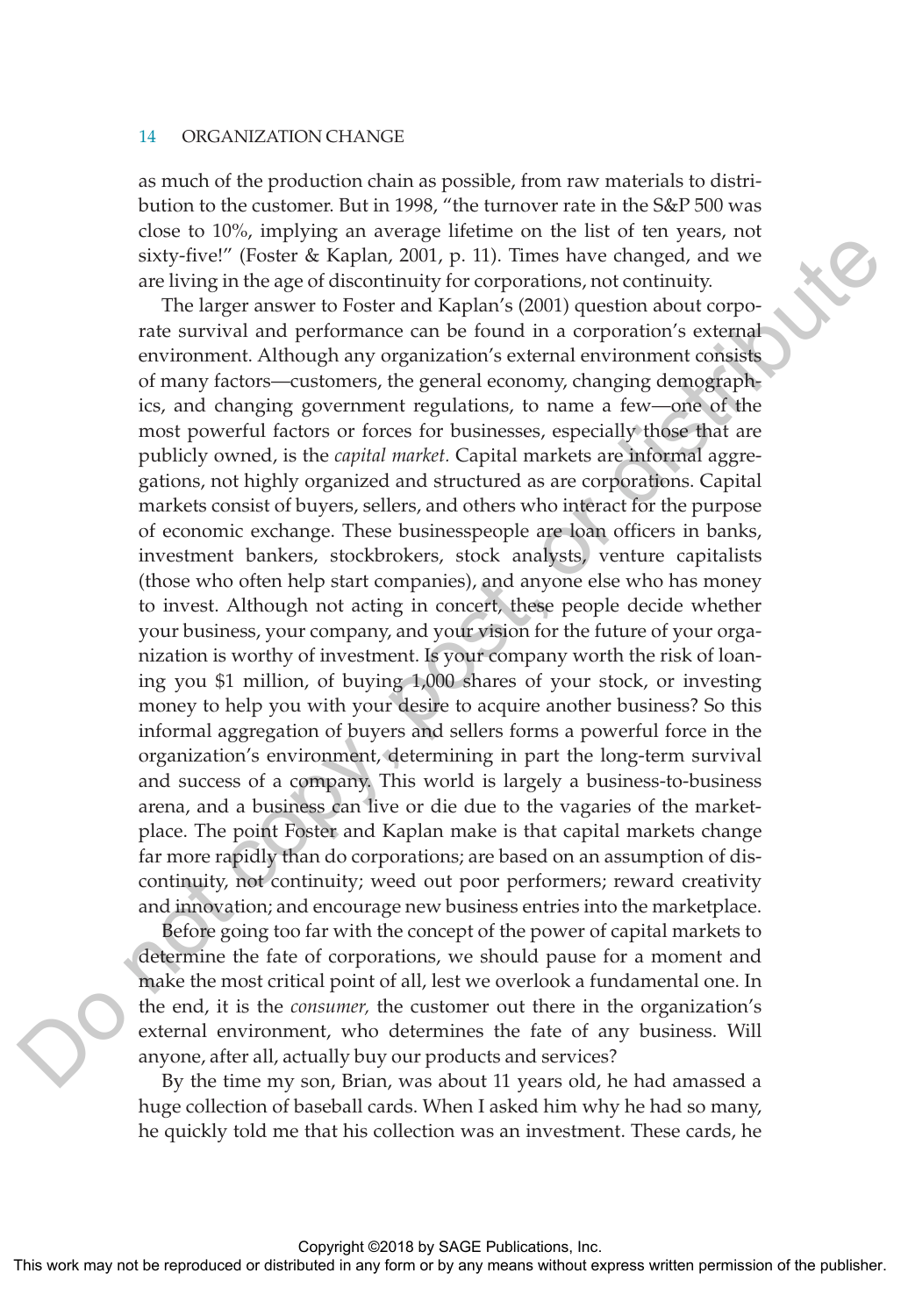informed me, would be worth far more money in a few years than what he'd paid for them. *Ah,* I thought, *here is a teachable moment!* So I patiently explained that his investment would pay off if and only if someone in a few years was willing to buy those cards from him. Brian's reaction to my explanation was something like, "Dad, I don't think you really understand." Obviously, he had a huge psychological investment in those cards.

So it is the consumer to whom the capital markets folks pay attention. Will anyone out there buy this stuff, pay for these services, and keep on doing so for the foreseeable future?

The primary point made by Foster and Kaplan (2001), then, is that capital markets outpace corporations, the rate of change is considerably different, and the basic assumptions of the two for long-term survival are opposites: discontinuity for the capital markets and continuity for corporations. For corporate survival and success, Foster and Kaplan argue that companies must abandon the assumption of continuity; corporations must understand and mitigate, as they call it,

"cultural lock-in," the inability to change the corporate culture even in the face of clear market threats—[this] explains why corporations find it difficult to respond to the messages of the marketplace. Cultural lock-in results from the gradual stiffening of the invisible architecture of the corporation and the ossification of its decisionmaking abilities, control systems, and mental models. It dampens a company's ability to innovate or to shed operations with a lessexciting future. Moreover, it signals the corporation's inexorable decline into inferior performance. (p. 16)

## Changing Government Agencies

Government agencies are also having to deal with changes in their external environments. Take, for example, the National Aeronautics and Space Administration (NASA). The external environment for NASA is just as complex as a corporation's, if not more so. Every day, NASA deals with the public at large, the U.S. Congress, the president and the executive administration, contractors, vendors and consultants, the scientific community, and various watchdog organizations that constantly monitor how taxpayer dollars are spent. Daniel Goldin, the administrator of NASA for about a decade, significantly affected the organization as a change leader. His mantra of "faster, better, cheaper" permeated the agency. Goldin was Consumer the results of the reproduced or the reproduced or the reproduced in a finite control or distributed in a stributed in a finite control or the small of Dobuslay, be had the figure permission of the publisher pay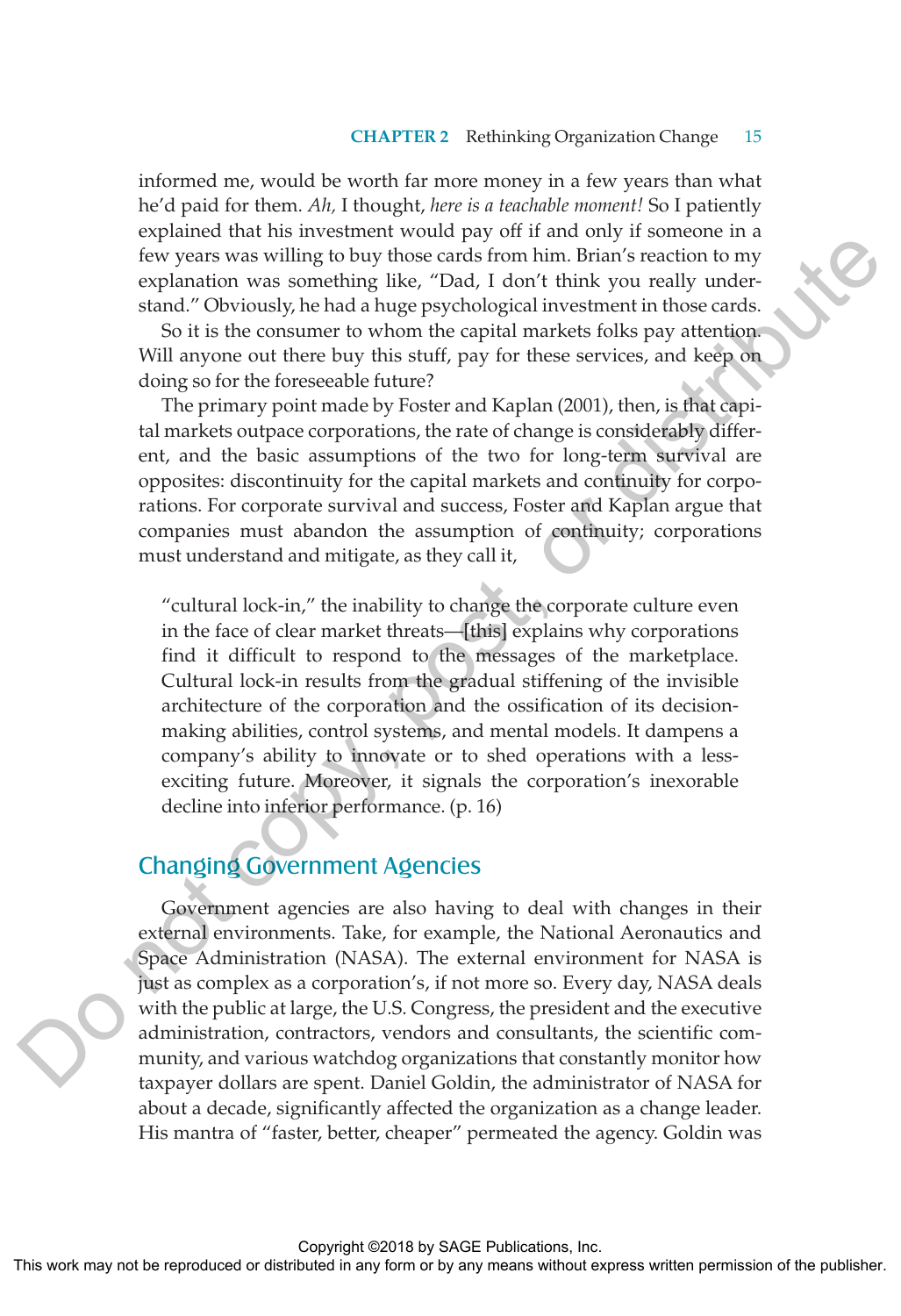quite clear about whom he and NASA served: the American public through its elected representatives, such as the president and Congress. His response to this critical part of NASA's external environment, under the banner of faster, better, cheaper, drove and continues to drive changes at this federal agency.

At the state level, a good example of significant change took place in Ohio. Driven by the governor and a desire to be more efficient and customer focused for the people of the state, several separate agencies merged into a much larger one of about 4,000 state employees. The merged organization, the Ohio Department of Job and Family Services, has the responsibilities of providing for families in need, especially those on welfare and with children who require special care, and of contributing to the Ohio workforce through unemployment support, training, and development. With more federal tax dollars being delegated to the states for administration and services, these government organizations have had to deal with significant change.

With this fifth edition more space is devoted to change practices in government agencies. About half of Chapter 13 addresses this particular type of organization. Clearly, government organizations affect our daily lives and other organizations more than ever before.

## Changing Higher Education Institutions and Nonprofit Organizations

Institutions of higher education no longer exist exclusively in the nonprofit sector. The University of Phoenix, for one, is a profit-making company and by all accounts is doing quite well. Even though it has a fairly sizable campus with classrooms in Phoenix, its forte is distance learning. It is more expensive than many of its competitors but focuses on customer convenience and service. This relatively recent entrant into the world of higher education has caused a stir and has begun to call into question the long-term survival of many colleges, especially if they drag their feet on implementing technology. Moreover, with tuitions increasing every year, many colleges and universities may be gradually pricing themselves out of the market. So even in the domain of higher education, which includes some of the oldest, most traditional types of organizations in the world, the external environment is changing. Unless colleges and universities adapt, their traditions may not last, at least not for the centuries they have in the past. The this work may not be reproduced or distributed in any form or be reproduced to the reproduced or the stational control or distributed in a the station of the publisher change of the publisher. Don't be published in a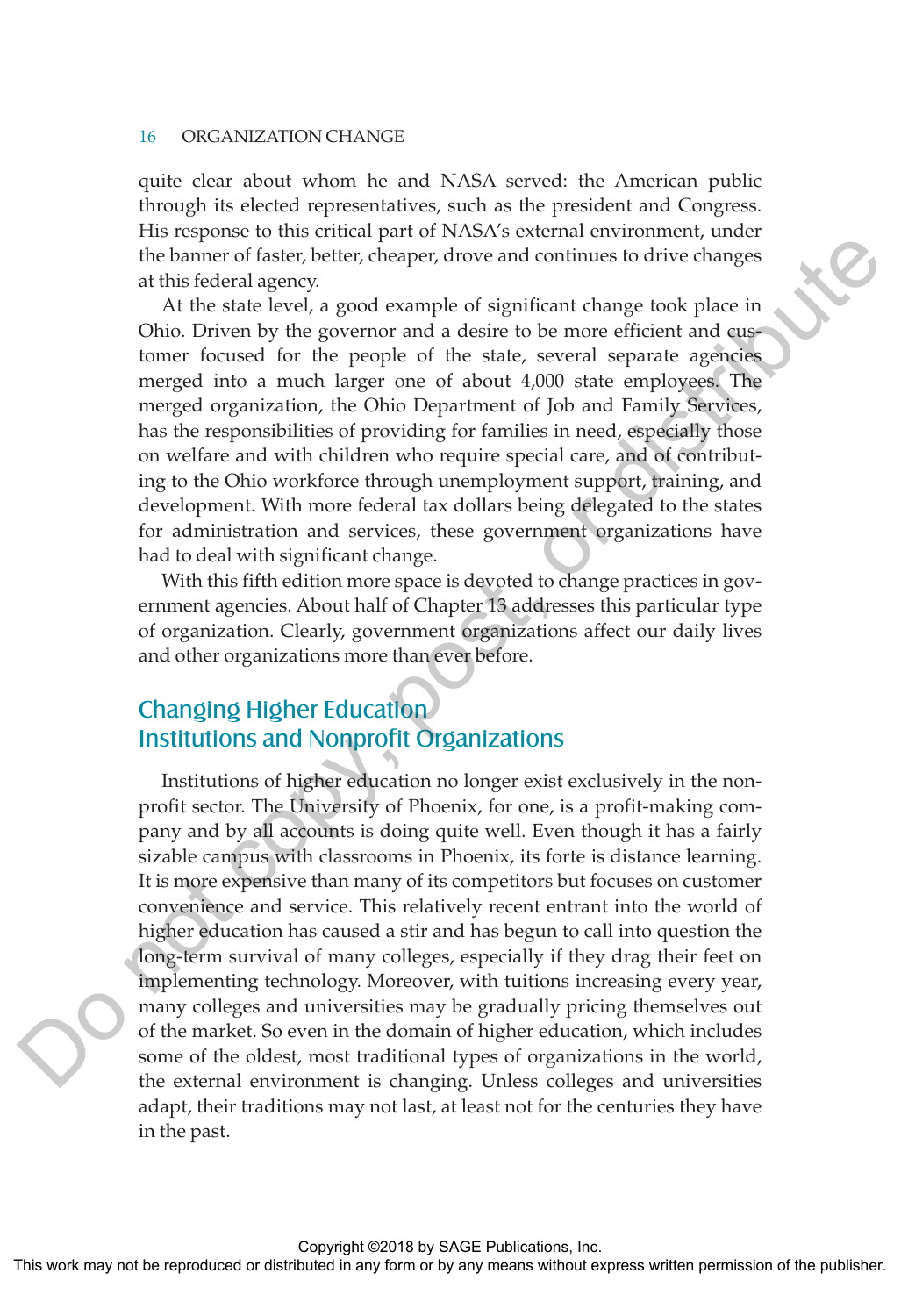#### **CHAPTER 2** Rethinking Organization Change 17

With respect to the changing world for nonprofit organizations, consider the case of the A. K. Rice Institute (AKRI). This institute was founded in Washington, D.C., by a group of psychologists, psychiatrists, and related professionals who were keenly interested in the form of human relations and group dynamics training and education that had been developed by the Tavistock Institute in the United Kingdom. In the United States, the foundation took the name of A. Kenneth Rice because he was instrumental in bringing to this side of the Atlantic the methods and theory of this form of education. From 1965 until recently, AKRI has steadily grown and extended roots all across America through regional affiliates. AKRI has been both a membership organization (with dues) and an educational institute that holds national and regional conferences (learning laboratory groups) throughout the year. Qualified members of AKRI serve as staff for its educational conferences.

The primary point to be made with this example of an organization and its relation to its external environment is the distinct possibility that AKRI has not been sufficiently *in touch* with its external world. This insularity has been due in part to (a) the desire of members to work and, of course, earn money as staff for the conferences and (b) broader issues of membership per se; that is, what do we get in return for our dues, and who gets selected and why? These issues have been all-consuming. Members not selected, or not selected often enough, to staff conferences became angry and resentful. Blame was directed at the national organization, which was perceived to be overly restrictive and limited in its decision making. It is interesting that the exciting group process of the conferences—learning experientially about issues of authority, leadership, individual-group interactions, and the power of the group as a whole—became the mode members and committees used to attempt to deal with AKRI itself. In other words, the real work before the institute was often left undone because the sexier way of working was the conference learning process, as opposed to tackling tasks and accomplishing objectives on behalf of AKRI itself. Confronting AKRI, *the authority,* was more fun than dull and time-consuming committee work. and relatively means to solve the reproduced in the form of the reproduced in any means when<br>the reproduced by the Tuckersk-Institute in the United Kingdom. In the<br>conduced or the publisher and points of the first system

The problem, therefore, has been the dual and somewhat conflicting missions of the institute—that is, to be a membership organization and serve its members while at the same time having an educational mission for the public at large. Membership issues often prevented effective accomplishment of the educational mission. And to be effective in the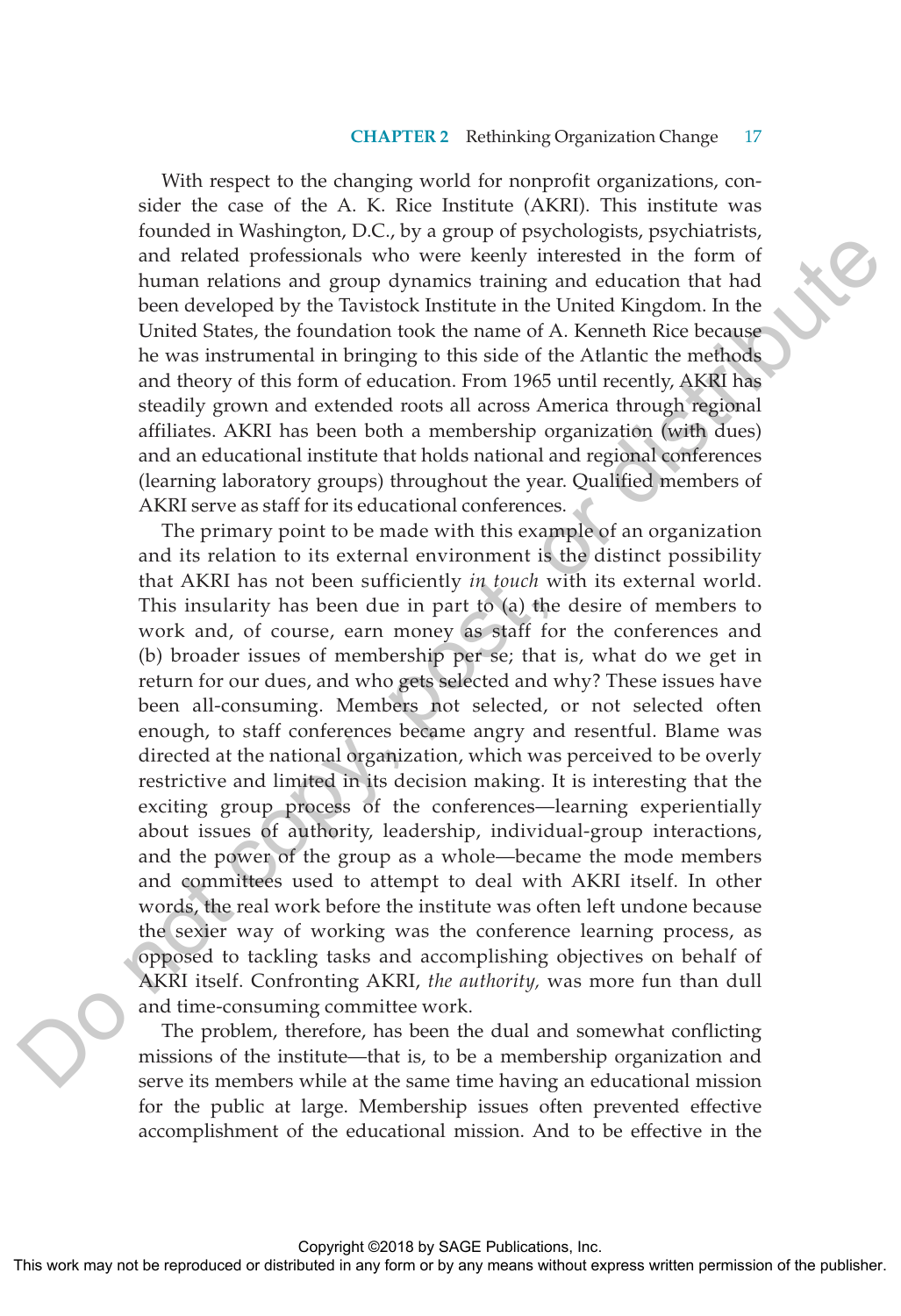latter, AKRI's external environment needed to be monitored and responded to more directly, instead of indirectly via its members, who were often conflicted between an individual desire to earn money and a desire to give back to and serve AKRI. AKRI has recently launched a significant organization change effort to modify its bylaws and governance structure in support of one mission, the educational one, and to close down its membership structure. Among a number of other consequences, this change will force AKRI to be significantly more in touch with its external environment. And the likelihood is much greater that AKRI will indeed survive and perhaps be even more successful in the future, at least until the external environment changes again.

#### **Summary**

The sections in this chapter so far have been about changing corporations, changing government agencies, and changing higher educational institutions and nonprofit organizations, which have served as examples of the critical nature of organizations' external environment and their dependence on it for survival. These examples have also illustrated how organizations of all kinds today have to deal with environments that are changing more rapidly than the organizations themselves. In fact, the remainder of this book could be filled with such examples alone. The ones covered are illustrative only, not comprehensive.

The primary purpose, therefore, of these sections has been to make the case for the need for a much greater depth of understanding about organization change across all major sectors of organizations. In addition to government organizations, a neglected category of organizational types is health care, the other half of Chapter 13. With the rate of change becoming faster and faster and the demands on organizations to adapt and change themselves becoming greater and greater, our learning curve is steep. This book, then, is an attempt to climb that curve and provide more depth of understanding. Our need is to understand organizations more thoroughly, but the greater need is to learn more about how to change them. to general or distributed or distributed in a significant may be reproduced in any form or distributed in any form or any form or by any form or any form or by any form or any form or any form or by any form or any form o

Another purpose in presenting these examples of changing organizations and their interactions with their external environments is to introduce, perhaps not so subtly, a particular point of view about organization change: that the process begins (and ends, for that matter) with the external environment.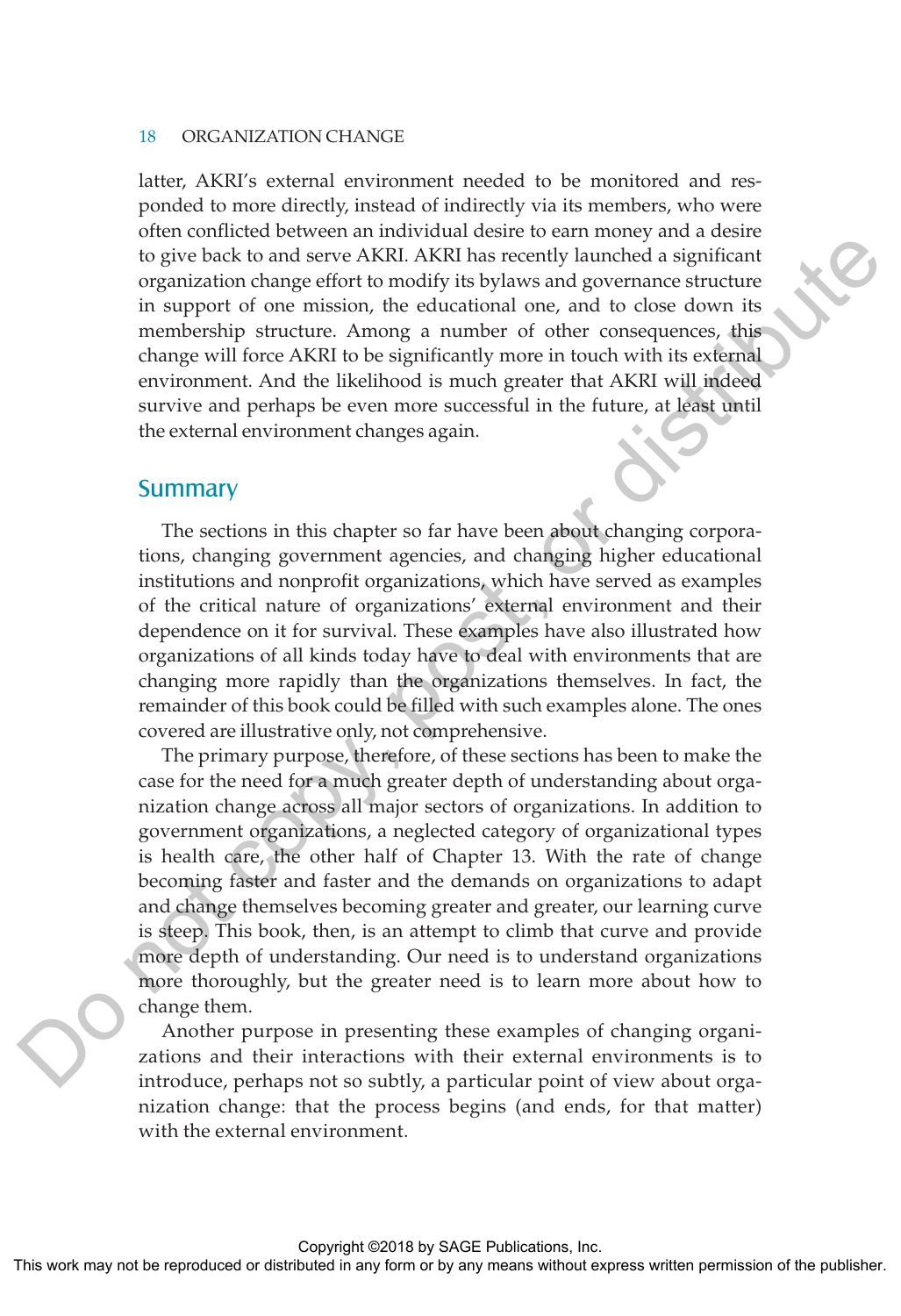The objective of the following sections is to be more explicit about points of view and to provide with these personal declarations a preview of coming attractions.

## Personal Declarations and Points of View

The purposes of the final section of this chapter are (1) to provide personal points of view about organization change, especially planned organization change, and (2) to provide very briefly an overview of what is covered in each of the following chapters.

#### The Metaphor of Choice

As Gareth Morgan (1997) has so eloquently explained, we can understand an organization through a variety of metaphors, such as a machine, a brain, a psychic prison, or an organism. Morgan appropriately warns us about metaphors: that although they are a way of seeing, at the same time they are a way of not seeing. Metaphors can help but can also limit our perspective and ultimate understanding.

With this warning clearly in mind, the metaphor of choice for this writing effort is the organism. A major strength of this metaphor is the emphasis on the interactions between an organization and its external environment. An organization is *not* a closed system, a fact that encourages viewing it as an open and flexible entity. A second strength, as Morgan (1997) has pointed out, is the emphasis on survival; that is, certain needs must be satisfied for the organization to survive: **Promotion and Points of View**<br> **The purposes or the final section of this chapter are (1) to provide personal**<br> **Zolution** any form or by any periodic versy beintly an overview of solution<br>
correst in each of the followi

This view contrasts with the classical focus on specific organizational goals. Survival is a process, whereas goals are often targets or end points to be achieved. This reorientation gives management greater flexibility, for if survival is seen as the primary orientation, specific goals are framed by a more basic and enduring process that helps prevent them from becoming ends in themselves, a common fate in many organizations. (p. 67)

One of the limitations of this metaphor is the fact that an organism is concrete; it is a fundamental of nature, with material properties that can be seen and touched. An organization, on the other hand, is socially constructed, a product of someone's ideas, vision, and beliefs. And although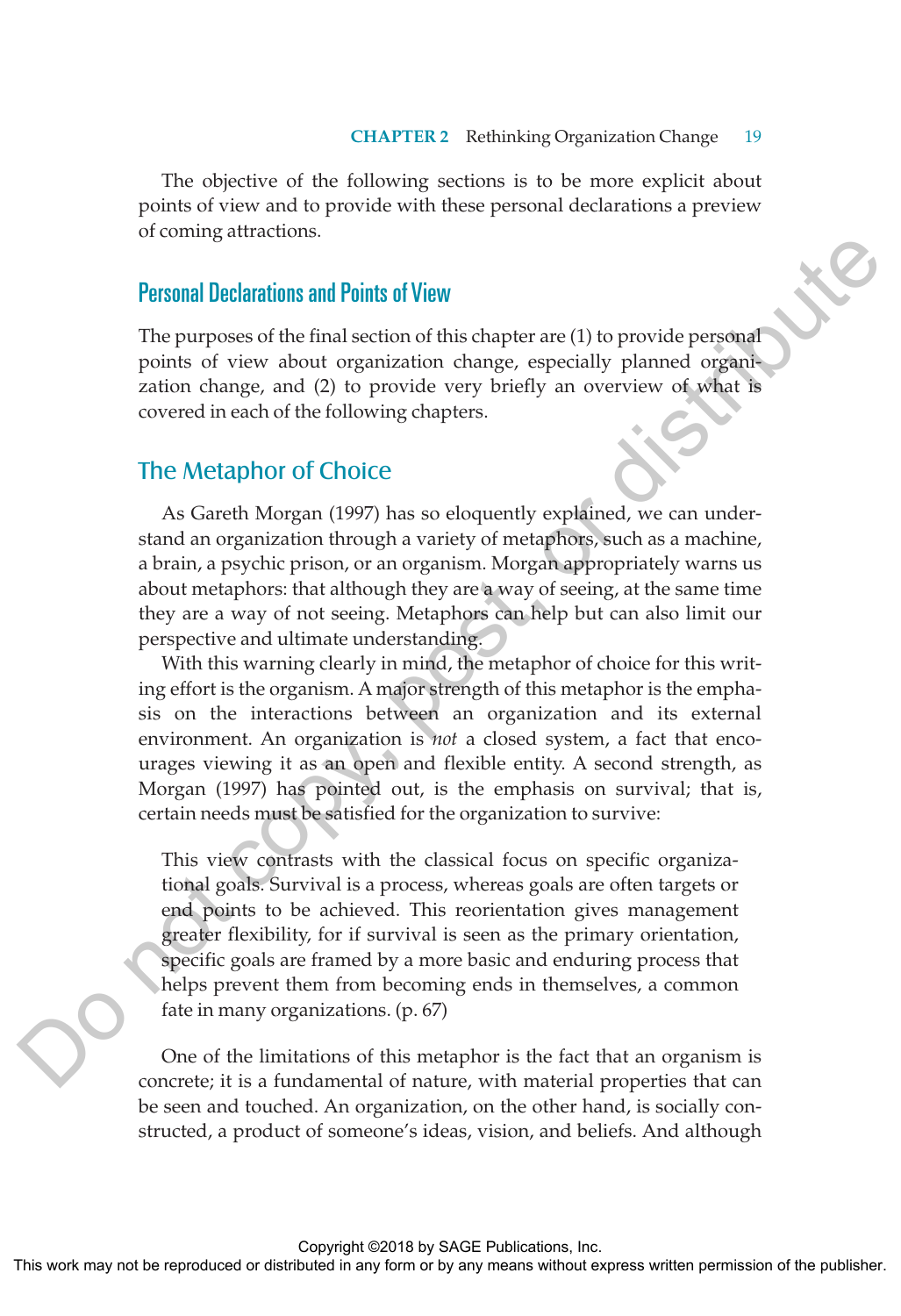there may be buildings, land owned or leased, machines, and money, an organization depends on the actions of human beings for survival. It does not maintain itself through an autonomic process.

Also, this view suggests that organizations are totally dependent on their environments for survival, overlooking the fact that organizations *interact* with the external world: yes, being influenced, but influencing outwardly as well.

Another limitation of the metaphor is what Morgan (1997) calls functional unity. Organisms have highly interdependent parts, and each element supports other elements, as in the human being with a heart, lungs, glands, and so on, operating together to preserve the whole. Organizations rarely operate this way. We might argue that ideally they should, with interdependence and harmony and all elements working for the good of the whole. Yet we know that creativity often stems from conflict and debate and that these kinds of actions by organization members may contribute more to the organization's survival than harmony would. The repression of the metaphor may not be reproduced to the publisher or the publisher or the reproduced virtual work means with the costration of the metaphor or the metaphor of the metaphor of the publisher. This work m

The final limitation that Morgan (1997) notes is the danger that the metaphor might become an ideology: that organizations *should* be harmonious, that interdependence is always a *good* thing, or that individuals *should* get their needs met on the job.

Bearing in mind these limitations, the strengths of the organism metaphor support the points of view represented in this writing more than any other metaphor. Thus the choice. Not becoming trapped by the metaphor is nevertheless a highly important pitfall to avoid as we proceed.

## The Theories of Choice

It should come as no surprise that, with the metaphor of choice being an organism, the primary choice here is open-system theory, which was, after all, derived from biology. Moreover, the point of view established in this book is that the life sciences, with their theoretical foundations, are more relevant to understanding organizations and change than are the physical sciences. Fritjof Capra's (1996) work is especially relevant, particularly his emphasis on the concepts of pattern, structure, and process. Chapter 4 is devoted to these theoretical foundations.

## Types of Organization Change

Think first about evolution versus revolution, a gradual continuous process of change in contrast to a sudden event. That sudden event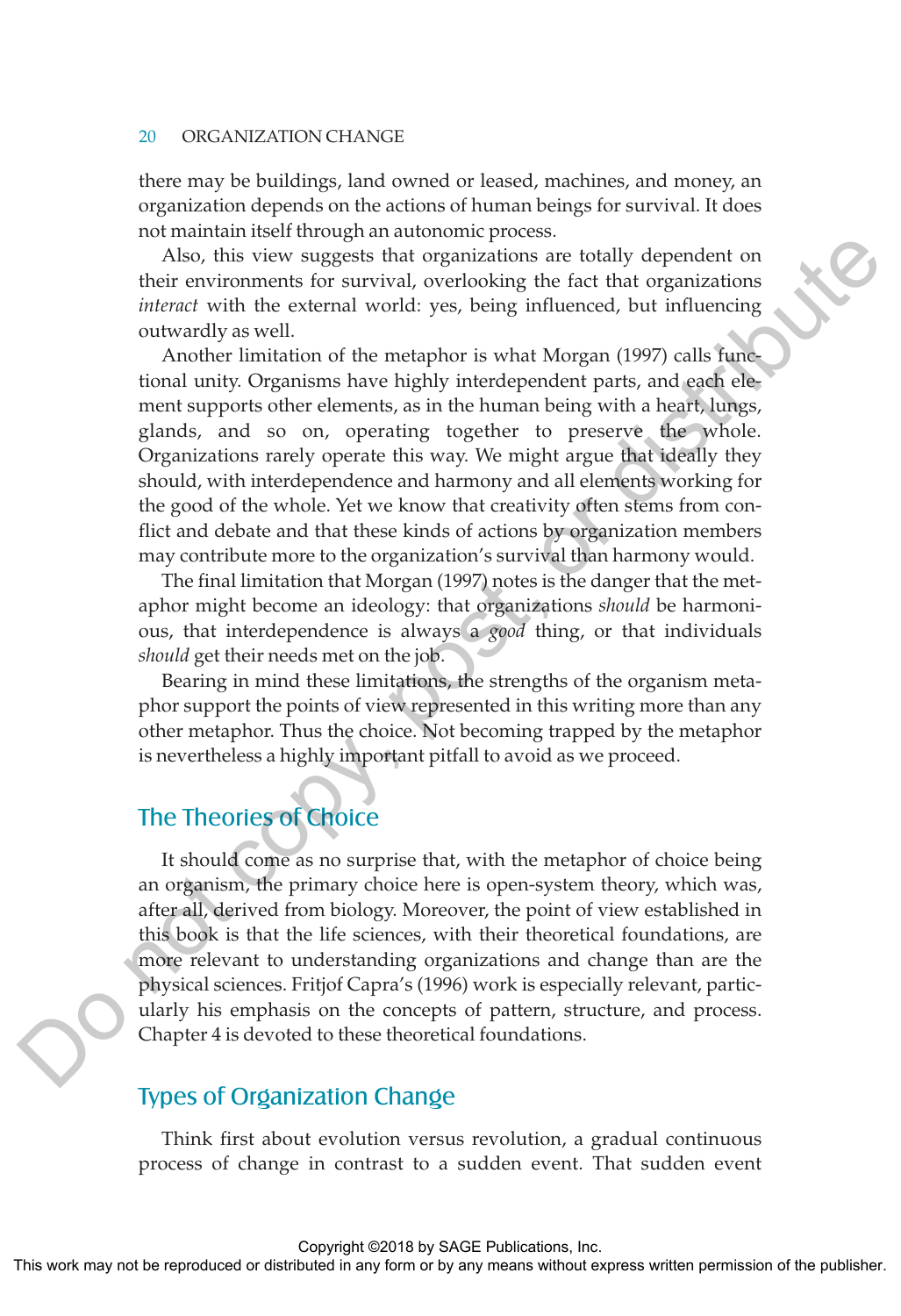#### **CHAPTER 2** Rethinking Organization Change 21

might precipitate massive turmoil, resistance, and planned change that could lead to eventual organization change. This contrast is actually a useful way to think about the different forms that organization change can take. The language that scholars and practitioners currently use is exemplified as follows:

Revolutionary versus Evolutionary Discontinuous versus Continuous Episodic versus Continuous flow Transformational versus Transactional Strategic versus Operational Total system versus Local option

Stating this language in terms of one versus the other is for purposes of clarity and understanding, not to suggest that the conditions they describe are mutually exclusive. Pascale, Milleman, and Gioja (2000), for example, have stated:

The point is: Over time (and even concurrently) organizations need evolution *and* revolution. When they have been limited exclusively to the restrictive precepts of social engineering [for example], they have been handicapped and largely unsuccessful in unleashing authentic revolutionary change. The principles of living systems offer a powerful new recourse. The trick is to clearly identify the nature of the challenge and then use the right tool for the right task. (p. 38)

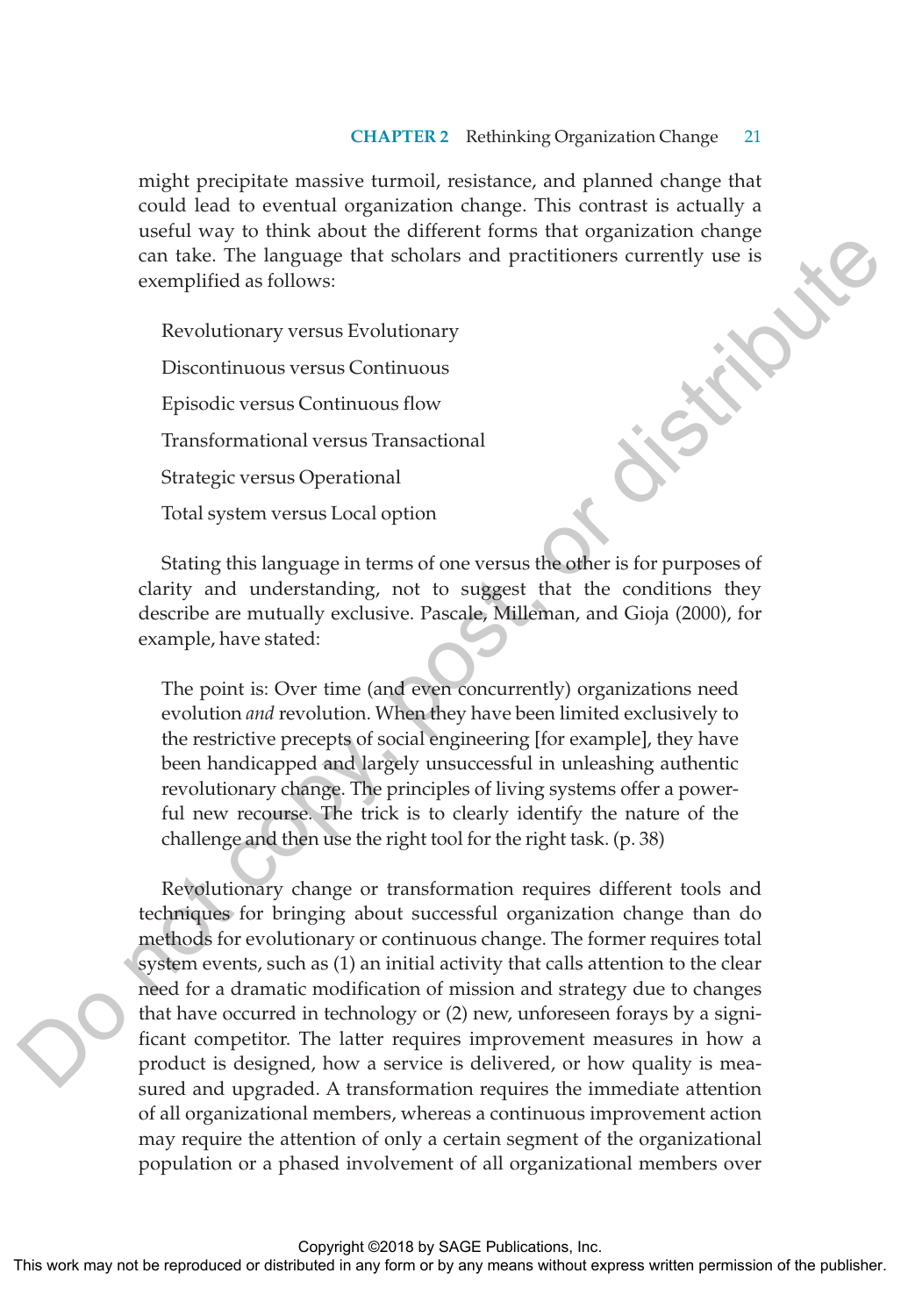time. Chapter 5 provides further detail and examples of these two different forms of organization change. Chapter 7 also addresses this distinction from a theoretical and research perspective.

## Levels of Organization Change

As in the case of the differences between transformational (revolutionary) and transactional (evolutionary) change, it is very important to understand the various effects of organization change across the primary levels of any social system. These primary levels are the *individual,* the *group* or work unit, and the *total system.* In many large corporations today there is an additional level—the business unit, which consists of multiple work units and teams and is a primary subsystem of the larger organization. In other words, a business unit is responsible for a significant piece of the overall corporation's business, such as a regional group—for example, the southeastern United States—or a unit responsible for a primary segment of the larger market, such as a department of women's wear as part of a larger clothing and fashion business. The group level encompasses local work units and may also include the larger business unit, which consists of local work units. In any case, the point here is that the way organization change affects the individual differs from the way groups are affected and from the way the total system is affected. Furthermore, the major focus for change differs as a function of level. At the individual level, the focus of attention is on activities such as recruitment, replacement, and displacement; training and development; and coaching and counseling. At the group level, the focus is on, for example, team building and self-directed work units. At the total system level, the emphasis is on the more encompassing aspects of the organization, such as mission, strategy, structure, or culture—in other words, components of the organization that will be affected sooner or later by the initial activity. The reproduced or distributed or distributed or distributed or distributed or distributed or distributed or distributed in any form or business with the publisher and the publisher. The primary here is a may hange componin

Chapter 6 is devoted to an examination of the levels of organization change, how resistance to change differs by level, and how change leaders need to deal with the resistances according to level. The process is not the same for all organizational levels.

## How Organization Change Occurs

Let us assume that an organization needs to change itself significantly. With major shifts in its external environment, the organization must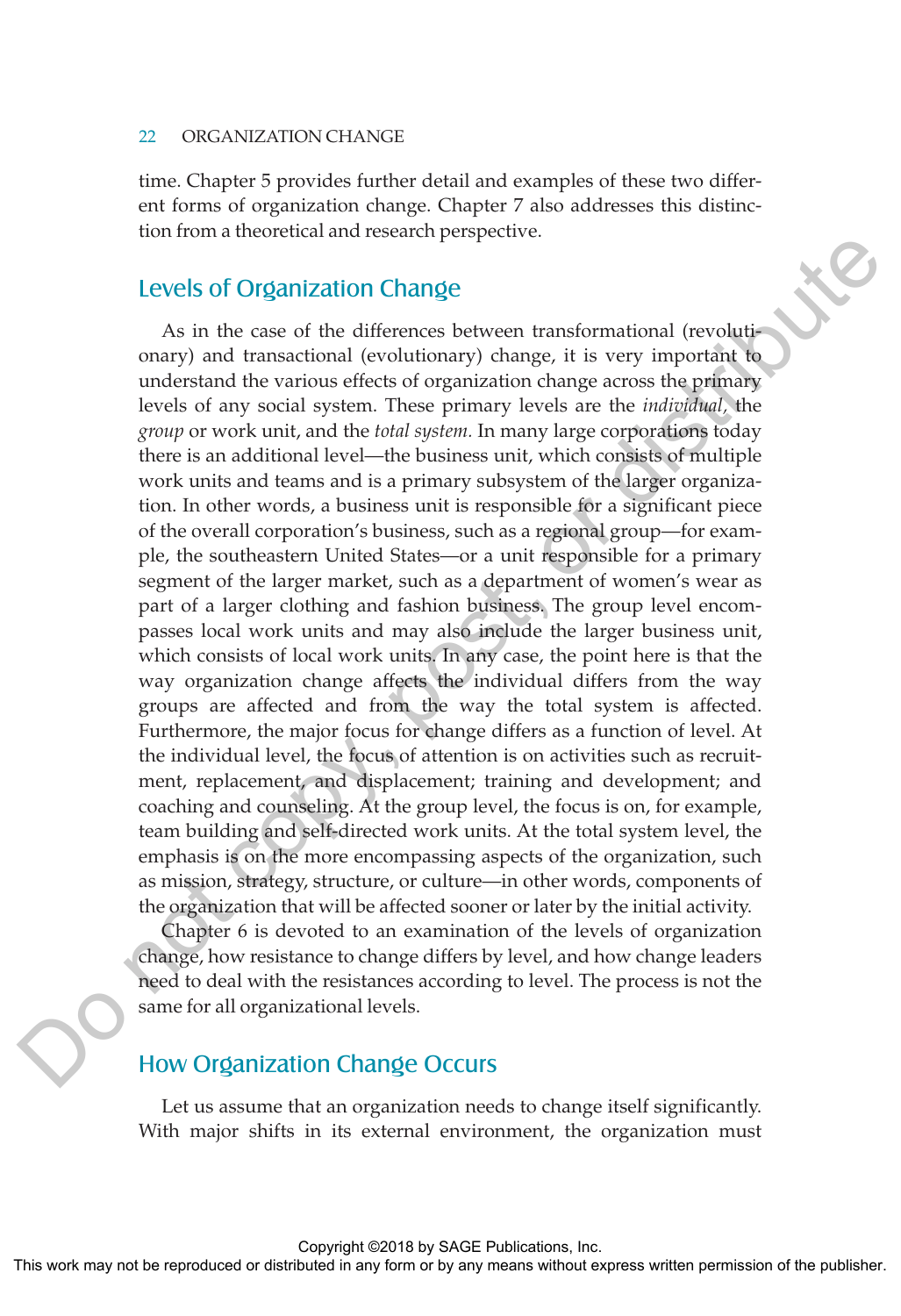#### **CHAPTER 2** Rethinking Organization Change 23

change its basic strategy and certain aspects of—if not most of—its mission statement, the organization's raison d'être. Change in mission and strategy means that the organization's culture must be modified if the success of the overall change effort is to be realized. Change in the culture is in *support* of the changes in mission and strategy; it is the "people" side, the emotional component of organization change, or what a seasoned organization change consultant calls "the change monster"—the human forces that either facilitate or prevent transformation (Duck, 2001). So culture change is our focus. The point of view that I am presenting here is that you don't change culture by trying to change culture. Culture is "the way we do things around here" and concerns deeply held beliefs, attitudes, and values. Taking a direct, frontal approach to changing values is fraught with difficulty, resistance, and strong human emotion. We therefore start with behavior instead. We start with the behavior that will lead to the desired change in attitudes and values. masses of the counterior or by an expression of the reproduced Changes in the conduced in any or the reproduced in any or by any means with the conduction of the publisher. This was not be reproduced to express the either

When talking about a desired organization change, leaders and managers often say something like, "We need to change people's mental sets." The implication is that attitude is the focus of change. As is the case with values, attempting to change an attitude, one's mental set, is difficult. So we begin with behavior changes that, if enacted, will eventually lead to shifts in attitudes and beliefs and will subsequently affect values. Although it is absolutely necessary to be clear at the outset of a change effort about the desired values and about the modified culture that is the goal, we do not concentrate on the culture per se but on the behaviors that will gradually influence the culture in the desired direction. Further thought about this point of view and the theory and research that support it is presented in Chapter 7.

## The Content and Process of Organization Change

The *content* of organization change is one thing, and the *process*  another. The distinction is important because the former, the *what,* provides the vision and overall direction for the change, and the process, the *how,* concerns implementation and adoption. Content has to do with purpose, mission, strategy, values, and what the organization is all about—or should be about. Process has to do with how the change is planned, launched, more fully implemented, and once into implementation, sustained. The kinds of behaviors required for content differ from those required for process. Determining the *what* requires leadership in the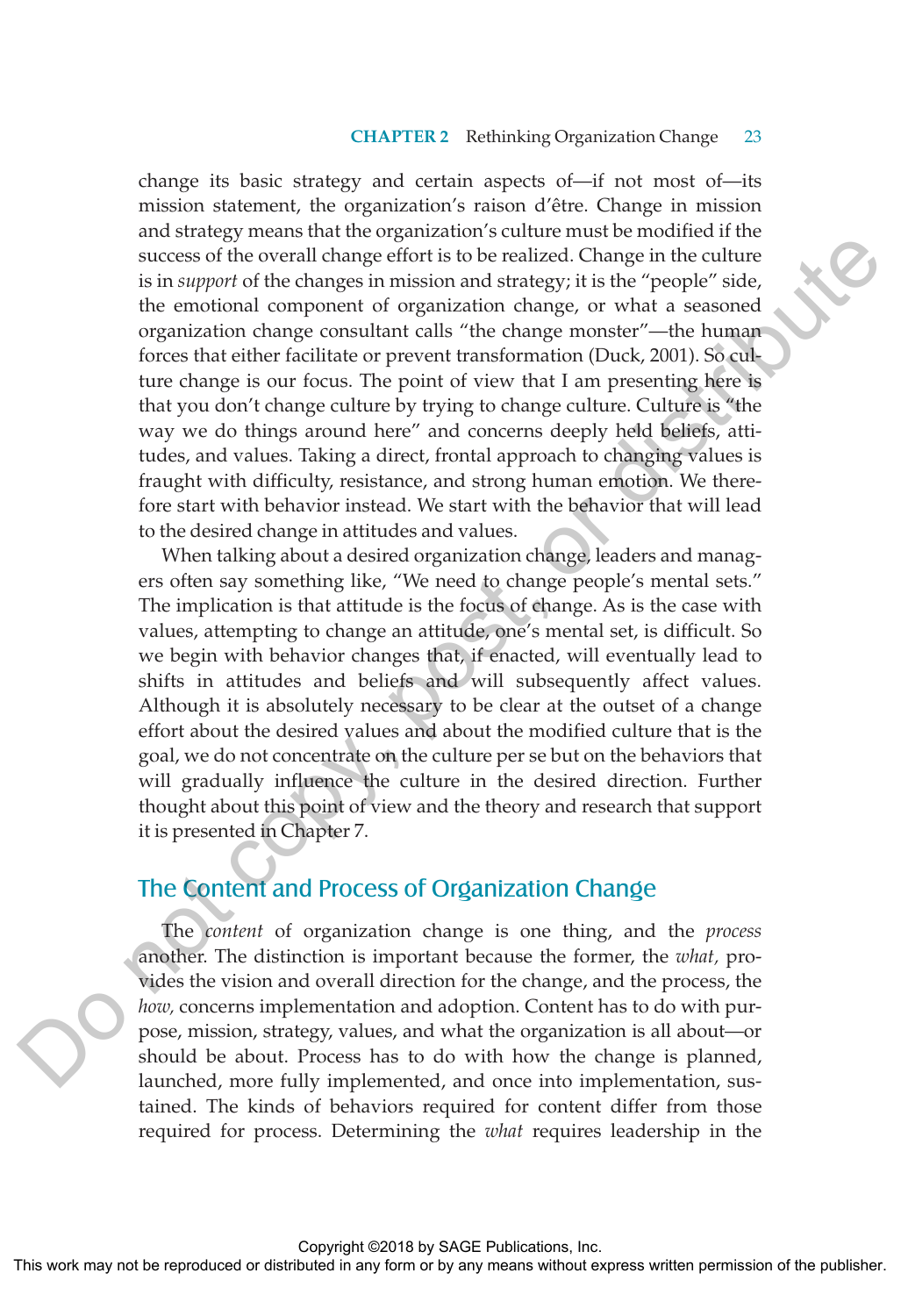form of taking a stand, declaring what the new world will look like, and composing the story of change that addresses issues of identity and purpose. Determining the *how* requires leadership that, for example, is participative, involves organizational members in the activities that will bring about the change, and recognizes accomplishments. So, for example, composing the story is the content, and telling the story is the process. This distinction between content and process, although useful for our understanding, is not pure. Composing the story of organization change is, after all, a process. In any case, the various ways of understanding the distinctions and overlaps is the subject matter of Chapter 8.

## Organizational Models

In addition to theory about organization change, it is useful to have frameworks that help simplify and focus: *simplify* in the sense of reducing the many parts and aspects of any organization into more manageable portions, and *focus* as a matter of determining which portions are the most important ones for our attention. A useful organizational model is one that simplifies and at the same time represents reality, a conceptual framework that makes sense to people who work in organizations and helps them organize their realities in ways that promote understanding and action for change. Many organizational models or frameworks for understanding organizations exist in both the academic and applied worlds. The organizational models covered in Chapter 9 are highly selective. They are the ones most closely associated with organization change. For the most part, these models are steeped in open-system theory and convey an organismic perspective. They also help integrate content and process of change. Finding the star may not be reproduced or distributed in the reproduced in an anti-<br>symparity is the control, and the reproduced in any means complete accomplements. So, for example, the symparities the star<br>produced in a

## The Organizational Model of Choice

In making a choice about a model to apply to an organization change effort, certain questions are important to consider. First, in what kind of theory is the model grounded? Organization theory in general or, say, open-system theory in particular? If the latter, then an input-throughoutput sequence, with a feedback loop from output to input and vice versa, is absolutely necessary. Second, does the model consist of the most relevant and key factors or components? For example, is the mission included? Third, is the model merely descriptive, or is it prescriptive?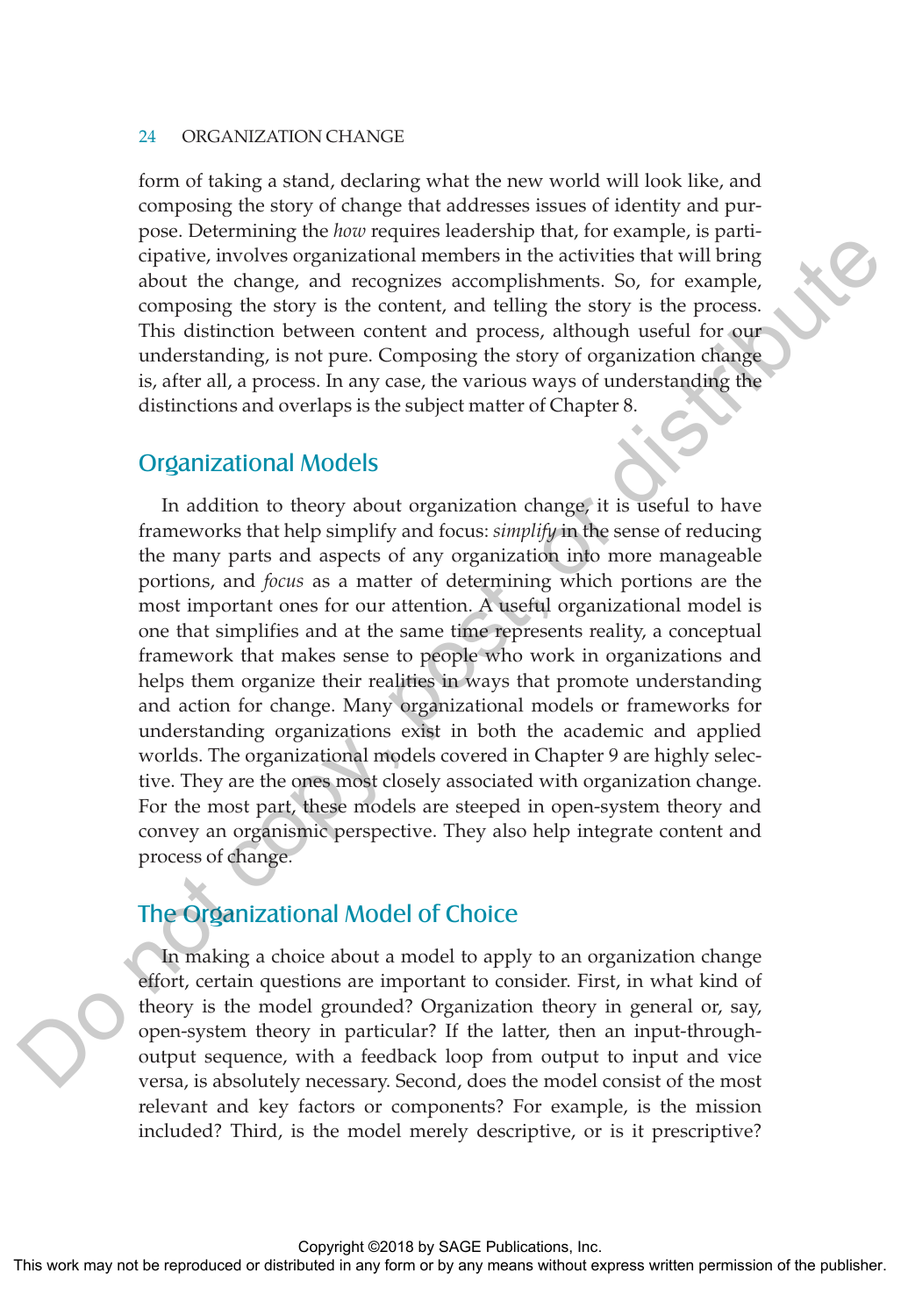That is, for performance to be optimized or for change to be effective, are there certain components in the model that are more important or carry heavier weight than other factors? For example, is culture more important than strategy or structure, or vice versa? And finally, are there any unique features of the model?

Although the questions just posed are appropriate, they are also somewhat leading. The Burke–Litwin model of organizational performance and change, the model of choice for me, represents a positive response to these questions. Born from the world of practice, the model evolved and was defined from a major organization change effort in the 1980s at British Airways (BA). Theoretically, the model is grounded in the opensystem way of thinking. The components of the model come from original work on organizational climate by George Litwin, in the 1960s, and from experiences at BA. (On climate, see Litwin & Stringer, 1968; for BA, see Goodstein & Burke, 1991.) Also from these experiences, the model became both descriptive and prescriptive. The model is more normative than contingent on what actions should precede what other actions in a large-scale transformation of an organization. Furthermore, the model is unique in that transformational or discontinuous change is addressed, as well as transactional or continuous change. A full description of the model is provided in Chapter 10. than stating reproduces may not be reproduced in any method in any means than the reproduced or distributed in any form or the reproduced in any form or the repression of the publisher. The publisher angle of the publishe

## Organization Change Should Be Data-Based and Measured

With respect to planned organization change, it is imperative that the effort be based on data as much as possible to help ensure success. It is difficult to know what to do next if one does not know what the current situation is. Measures taken over time—Time 1 compared with Time 2, then with Time 3—help (1) track progress, (2) establish priorities for next steps, and (3) determine what to celebrate when milestones are reached.

Planned Organization Change Requires Leadership

Change can emanate from any unit, function, or level within an organization. Regardless of its origin, leadership is required. There can be leaders anywhere in an organization. But if the organization change is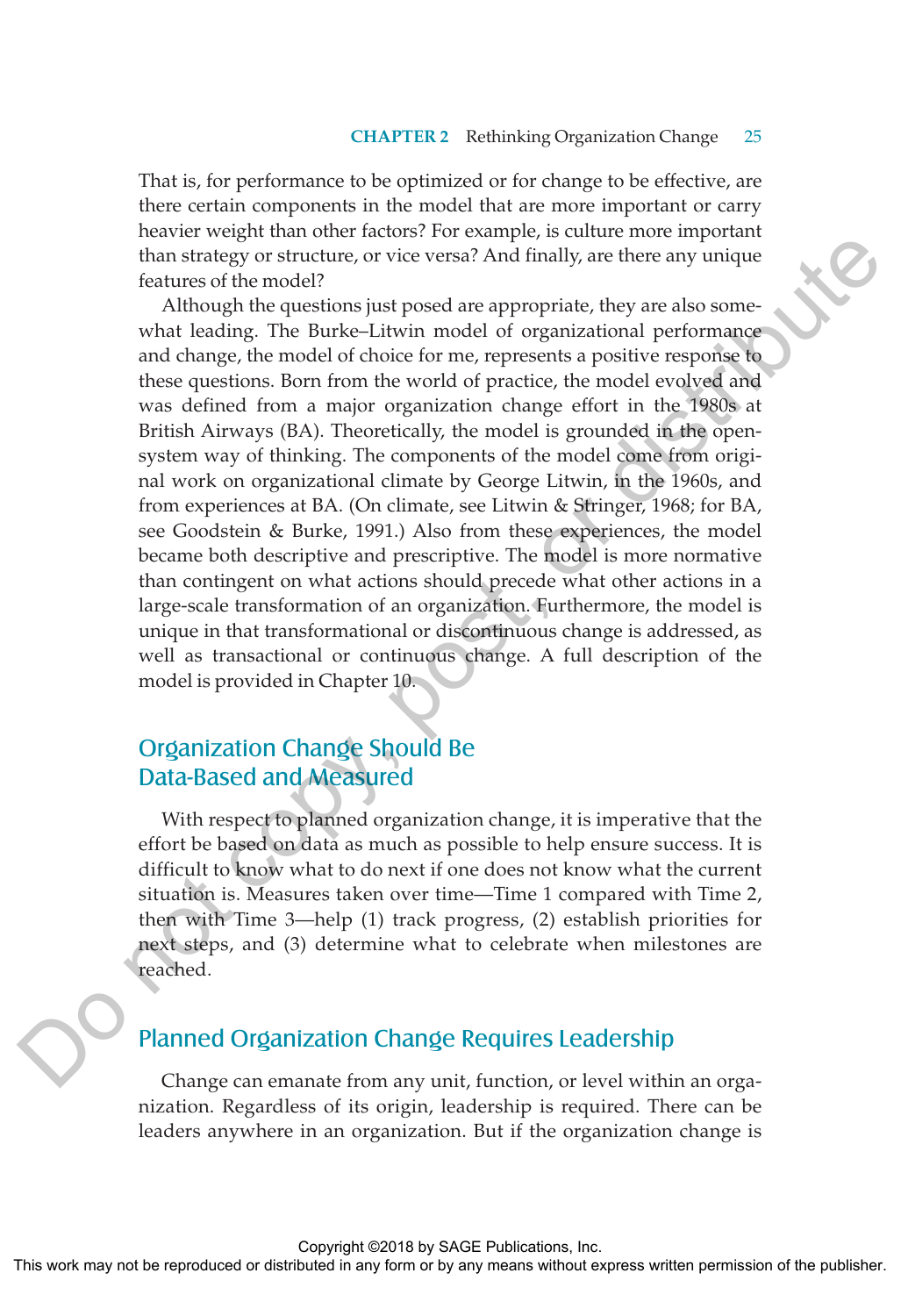large in scale and transformational in nature, requiring significant change in mission, strategy, and culture, then leadership must come from the top of the organization, from executives, particularly the chief executive. Chapter 14 addresses the importance of transformational leadership, and Chapter 15 concentrates on executive leadership and specifies the change leader's role for each of four sequenced activities: the prelaunch phase, the launch of the organization change, the implementation phase, and sustaining the effort. The perspective adopted herein is that leadership should take the form of specified roles and behaviors rather than the form of a personality orientation. Is personality important? Yes, because leadership is far more personal than management. But charisma, for example, is not required for successful organization change. Neither should we attempt to emulate great leaders, such as Mohandas Gandhi, Margaret Thatcher, Martin Luther King Jr., Jack Welch, Ronald Reagan, Eleanor Roosevelt, and George Patton. Although lessons can be learned from the lives of these people, in the end, it is how each of us uses his or her *self* in its own unique formation that makes the difference. An article (Brooker, 2001) about Herb Kelleher, the fabled former CEO of Southwest Airlines, had the subtitle "I Did It My Way." How else could he have done it? And how else could anyone else do it except his or her own way? That is what leadership is about: doing it one's own way, but for purposes of leading change according to key roles and sequenced activities. reproduced Chiefter 14 and the reproduced or the information of the micromatical or the reproduced in any form or by any form or by any form or by any form or by any form or by any form or by any form or by any form or by

## Planned Organization Change Is Complex

Charles de Gaulle, the former president of France, once said, "I have come to the conclusion that politics are too serious to be left to the politicians." A similar statement could be made about the complexity of organization change. In other words, organization change is too complex to rely solely on the traditional literature in areas such as organization theory, organizational behavior, organization development, and strategic management. As stated in Chapter 1, sources for this book have not been exclusively the "usual suspects." The life sciences and theories related to chaos and nonlinear systems are more useful for our understanding and application. In Chapter 16, I will, for example, address Gladwell's principles and perspectives from his book *The Tipping Point* and apply them to organization change.